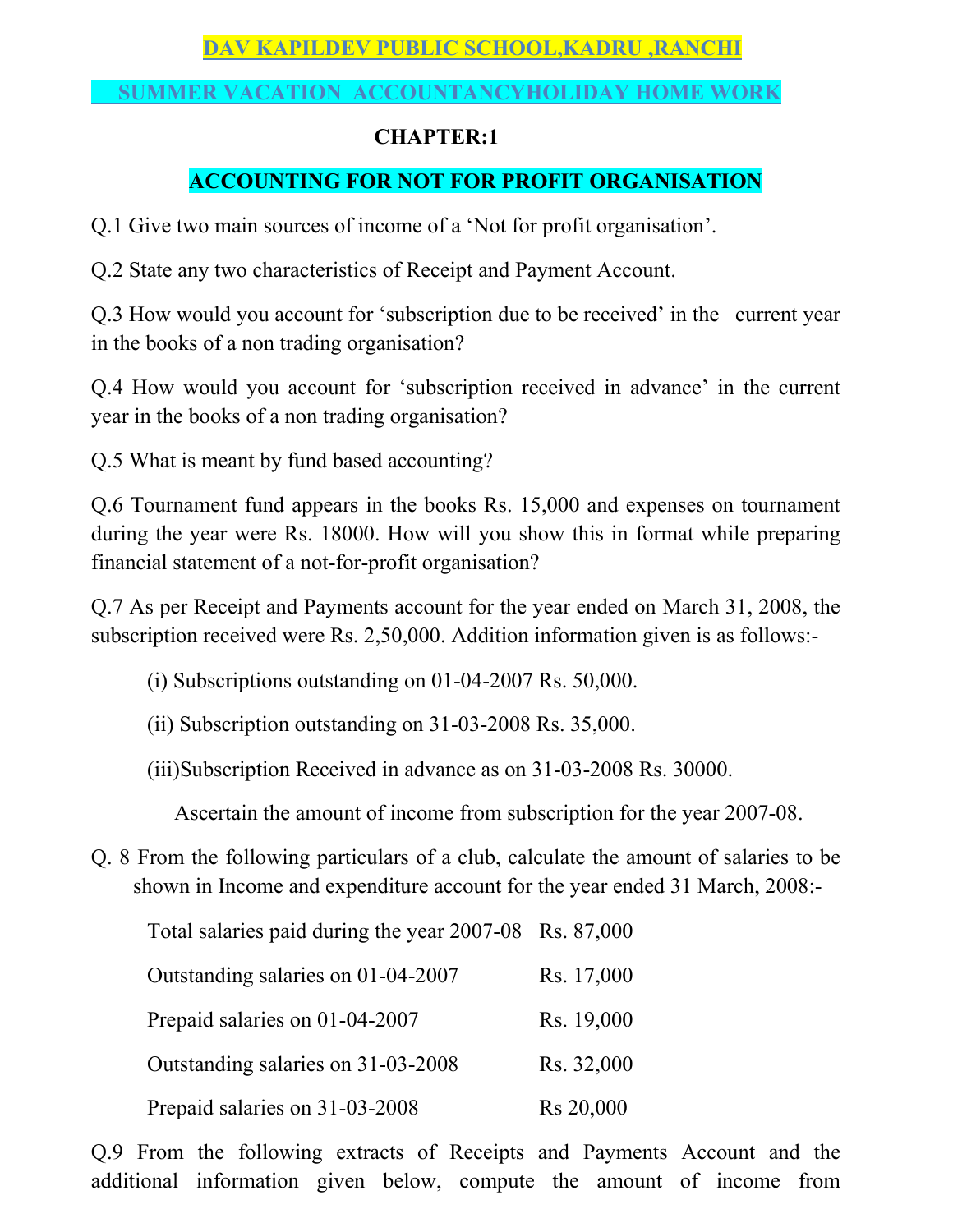subscriptions and show us how they would appear in the Income and Expenditure Account for the year ending March 31, 2007and the Balance sheet on that date:-

## **Receipts and Payments A/C**

### **For the year ending March 31, 2007**

| <b>Receipts</b>                             | Rs.   | <b>Payments</b> | Rs. |
|---------------------------------------------|-------|-----------------|-----|
| Subscription :-                             |       |                 |     |
| 2005-06<br>۰.<br>7000                       |       |                 |     |
| 2006-07<br>$\blacksquare$<br>30000          | 42000 |                 |     |
| 2007-08<br>$\overline{\phantom{0}}$<br>5000 |       |                 |     |

#### **Additional information:-**

- (i) Subscription outstanding on March 31, 2006 Rs. 8500.
- (ii) Total subscriptions outstanding on March 31, 2007 Rs. 18,500.
- (iii) Subscriptions received in advance as on March 31, 2006 Rs. 4000.

Q.10 Calculate the amount to be debited to Income and Expenditure account under the heading sports items for the year 2006-07 in respect of the Osmosis club:-

| Stock of sports items on $01-04-2006$ | Rs. 44,700 |
|---------------------------------------|------------|
| Stock of sports items on 31-03-2007   | Rs. 24,500 |
| Paid for sports items during the year | Rs. 97,900 |

Creditors for supplies of sports items 31-03-2007 Rs. 26,500.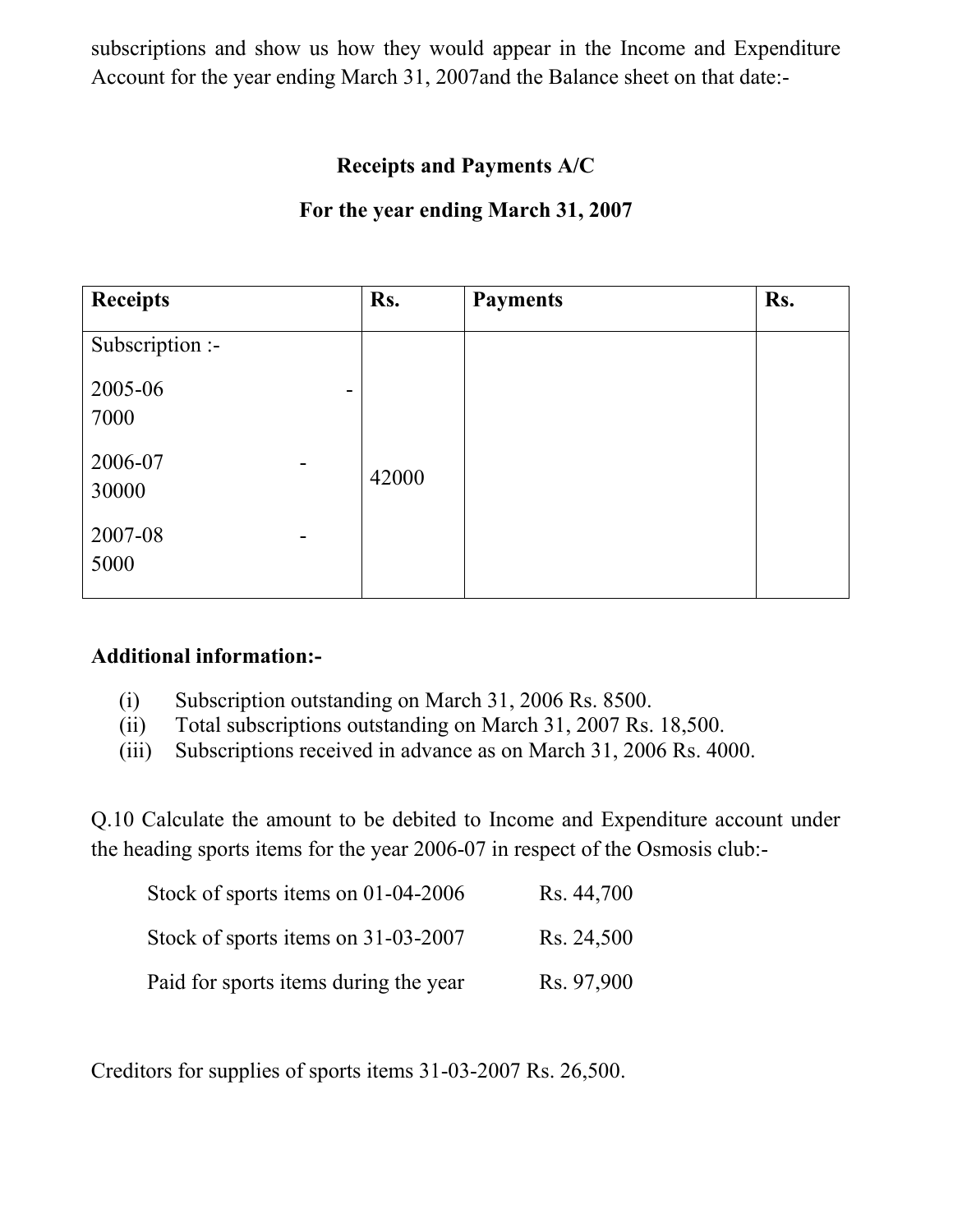Q.11 Show the following information in the Balance Sheet of the Cosmos club as on 31<sup>st</sup> March 2007:-

| <b>Particulars</b>                | Dr(Rs)   | Cr(Rs)   |
|-----------------------------------|----------|----------|
| Tournament Fund                   |          | 1,50,000 |
| <b>Tournament Fund Investment</b> | 1,50,000 | -        |
| Income From Tournament Fund       |          |          |
| Investment                        |          | 18,000   |
| <b>Tournament Expenses</b>        | 12,000   | -        |

Additional Information:-

Interest accrued on Tournament Fund Investment Rs. 6000.

Q.12 Calculate the amount medicines to be debited in the Income and Expenditure Account of a Hospital on the basis of the following information:-

|                                | 01-04-2006 | 31-03-2007 |  |
|--------------------------------|------------|------------|--|
|                                | Rs.        | Rs.        |  |
| <b>Stock of Medicines</b>      | 90,000     | 1,24,000   |  |
| <b>Creditors for Medicines</b> | 2,40,000   | 2,04,000   |  |

Amount paid for medicines during the year was Rs. 6,79000.

Q.13 Distinguish between Receipts and Payments A/C and Income and expenditure A/C.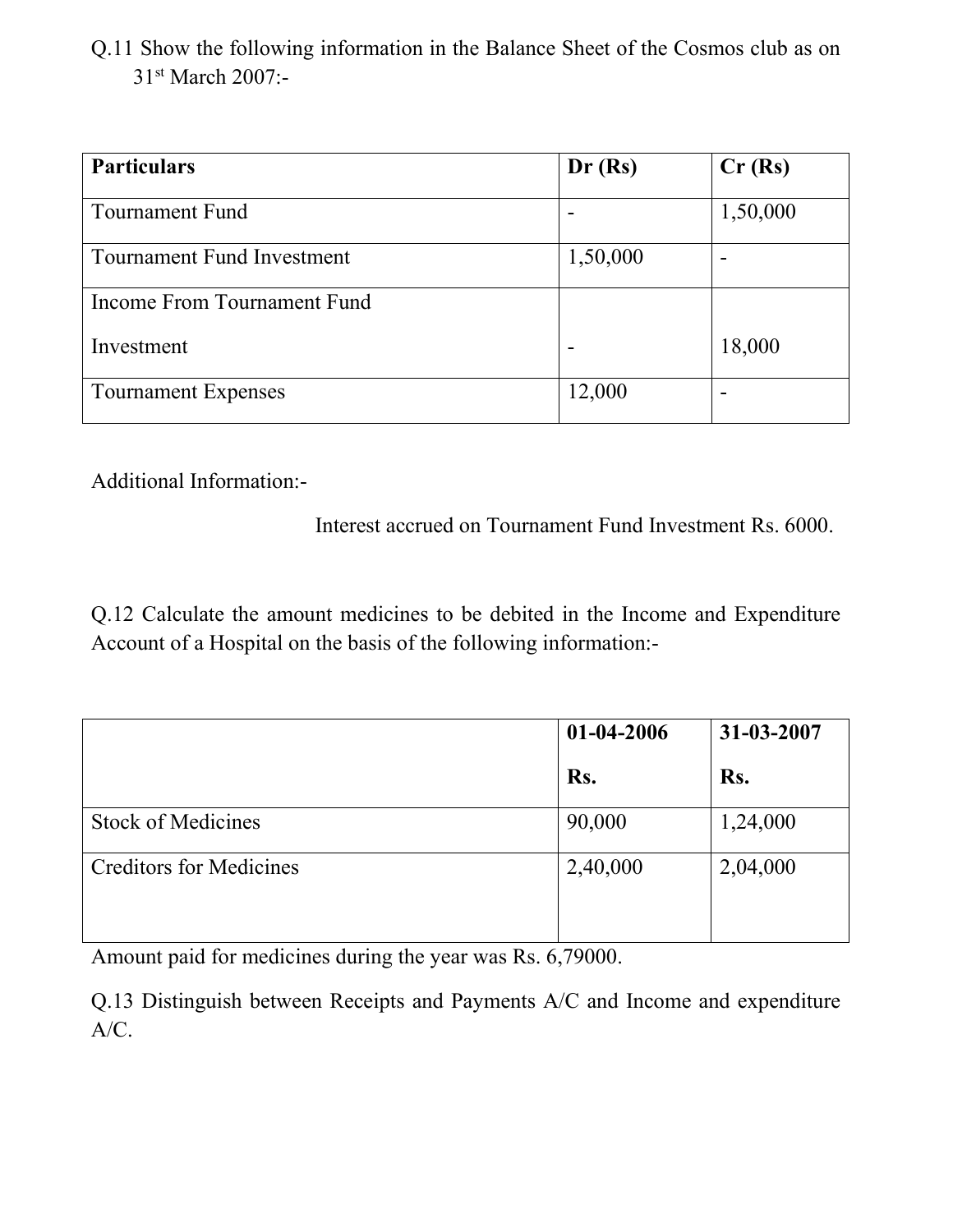# **CHAPTER:2**

# **ACCOUNTING FOR PARTNERSHIP FIRMS: BASIC CONCEPTS**

Q.1 State the conditions under which capital balances may change under the system of a Fixed Capital Account

Q.2 A is partner in a firm. His capital as on Jan 01, 2007 was Rs. 60,000. He introduced additional capital of Rs. 20000 on Oct 01 2007. Calculate interest on A's capital  $\omega$   $\qquad \qquad \omega$  9% p.a. Q.3 Alka, Barkha and Charu are partners in a firm having no partnership agreement. Alka, Barkha and Charu contributed Rs. 20,000, Rs. 30,000 and Rs. 1,00,000 respectively. Alka and Barkha desire that the profit should be divided in the ratio of capital contribution. Charu does not agree to this. How will you settle the dispute.

Q.4 A and B are partners in a firm without a partnership deed. A is an active partner and claims a salary of Rs. 18,000 per month. State with reason whether the claim is valid or not.

Q.5 Chandar and Suman are partners in a firm without a partnership deed. Chandar's capital is Rs. 10,000 and Suman's capital is Rs. 14,000. Chander has advanced a loan of Rs. 5000 and claim interest  $\omega$  12% p.a. State whether his claim is valid or not.

Q.6 R, S, and T entered into a partnership of manufacturing and distributing educational CD's on April 01, 2006. R looked after the business development, S content development and T financed the project. At the end of the year (31-03-2007) T wanted an interest of 12% on the capital employed by him. The other partners were not inclined to this. How would you resolve this within the ambit of the Indian Partnership Act, 1932?

- Q.7 A, B and C are partners in a firm. A withdrew Rs. 1000 in the beginning of each month of the year. Calculate interest on A's drawing  $\omega$  6% p.a.
- Q.8 A, B and C are partners in a firm, B withdrew Rs. 800 at the end of each month of the year. Calculate interest on B's drawings  $@$  6% p.a.
- Q.9 A, B and C are partners in a firm. They have omitted interest on capital  $\omega$  10 % p.a. for three years ended 31st march 2007. Their fixed capitals on which interest was to be calculated through –out were

 A Rs. 1,00,000 B Rs. 80,000 C Rs. 70,000Give the necessary Journal entry with working notes.

Q.10 X, Y, and Z are partners sharing profits and losses in the ratio of 3:2:1. After the final accounts have been prepared it was discovered that interest on drawings  $\omega$  5 %